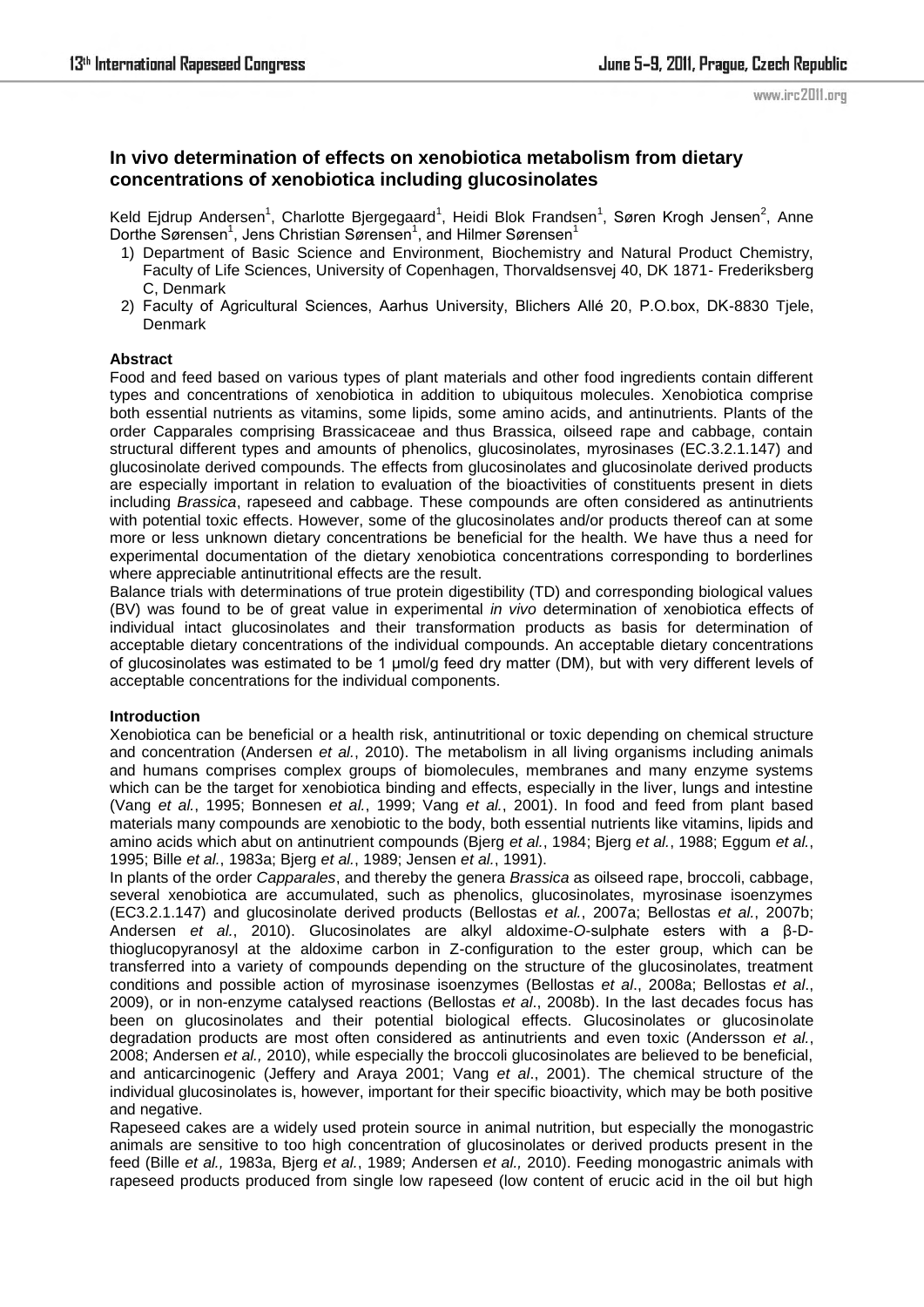#### www.irc2011.org

content of glucosinolates; 50-150 μmol/g seed) or even from some of the double low rapeseed (less than 18 μmol/g but more than 8-10 μmol/g of glucosinolates in the seeds) give negative effects on the animals as a reduction in feed intake, enlargement of thyroidea, reduction in weight gain, and effect on liver (Bille *et al.*,1983a; Bjerg *et al.*, 1989; Schöne *et al*., 1997; Andersson *et al.*, 2008). The present work is a continuation of our previously performed investigations (*vide supra*) of structure-function of glucosinolates/glucosinolate derived products, with search for an *in vivo* method to reveal the concentration levels which gives effects on the xenobiotica metabolism – beneficial or risks for man and animals.

**Balance trials as** *in vivo* **tools for determination of dietary effects on xenobiotica metabolism**  One way to evaluate the biological effect of xenobiotica is the B. Eggum techniques based on balance trials (Bille *et al.*, 1983a, and refs. cited therein; Bille *et al.*, 1983b), by which the dose response also can be tested. These trials can be performed with use of optimized standard diet, where proteins are easily hydrolyzed and have the optimal amino acid composition and bioavailability. When measuring the intake and output the true protein digestibility (TD) and the biological value (BV) can be calculated.

|                          | True protein digestibility: $TD\% = \frac{N_{commsumed} - (N_{faces} - N_{metabolic})}{N} \times 100$<br>Nconsumed |
|--------------------------|--------------------------------------------------------------------------------------------------------------------|
|                          | $BV\ 96 = \frac{N_{consumed} - (N_{faces} - N_{metabolic}) - (N_{uring} - N_{endogene})}{N_{G}} \times 100$        |
| Biological value:        | $N_{\rm consum\,ed}$                                                                                               |
| Net protein utilization: | $NPU% = \frac{TD \times BV}{T}$<br>100                                                                             |

Thereby, both TD and BV are close to the theoretical value of 100 % which give a net protein utilization (NPU) = TD x BV = 100 %. This type of trials are efficient for *in vivo* determination of protein quality where a part of the standard protein is exchanged with the protein under evaluation, as imbalance in the amino acids will give reduction in BV. The balance trials have also been shown to be efficient to reveal xenobiotica in dietary concentrations which give effects on the xenobiotica metabolism either by disturbing and reducing BV or by xenobiotica effects on TD (Andersen *et al*., 2010).

Recently such a study was performed by Andersen *et al.*, (2010), where both individual glucosinolates were tested for effects on TD and BV, as well as the doses response and effects of individual glucosinolates + active myrosinase on the diets were investigated. These studies have given the basis for conclusions about the acceptable dietary concentrations of glucosinolates, which was found to be 1 µmol/g feed DM, but with very different levels of acceptable concentrations for the individual components.

## **Biological effects of glucosinolates**

Rapeseed or *Brassica* glucosinolates is typically composed by a mixture of 10 – 15 glucosinolates, but most often quantitatively dominated by some few glucosinolates depending on the variety (Bellostas *et al.*, 2007b). The quantitative dominating glucosinolate of rapeseed is progoitrin, which is hydrolysed to goitrin ((5S)-5-vinyloxazolidine-2-thione) by myrosinase (Bellostas *et al.*, 2007a; Bellostas *et al.*, 2007b). Goitrin is known to affect thyroidea by inhibiting the enzymatical production of T3 and T4 hormones, which strongly affects growth (Bille *et al*.1983a, Bille *et al.*, 1983b; Tripati and Mishra, 2007). Another glucosinolate which is present in considerable concentrations is 4 hydroxyglucobrassicin, which has the thiocyanate ion as a degradation product (Bellostas *et al.*, 2007a). Thiocyanate ions also affect the thyroidea by inhibiting the uptake of iodide (Schöne *et al*., 1997).

Consumption of *Brassica* vegetables and broccoli glucosinolates has been associated with anticarcinogenic effects and other health related bioactivities (Jeffery and Araya, 2001). When investigating bioactivities focus has mainly been related to the presence of the aliphatic glucosinolate glucoraphanin and the indol-3-ylmethyl glucosinolates (Vang *et al*., 1995; Vang *et al*., 2001; Bonnesen *et al.*, 1999; Jeffery and Araya, 2001; Nho and Jeffery, 2001). Several authors have also investigated sulphoraphane and indol-3-carbinol, the enzymatic degradation products of glucoraphanin and glucobrassicin, for their capability to induce phase II detoxification enzymes in the xenobiotica metabolism (Jeffery and Araya, 2001; Vang *et al*., 2001; Nho and Jeffery, 2001). Induction of phase II enzymes, which was confirmed by these authors as an effect of sulphoraphane, has been related to cancer prevention.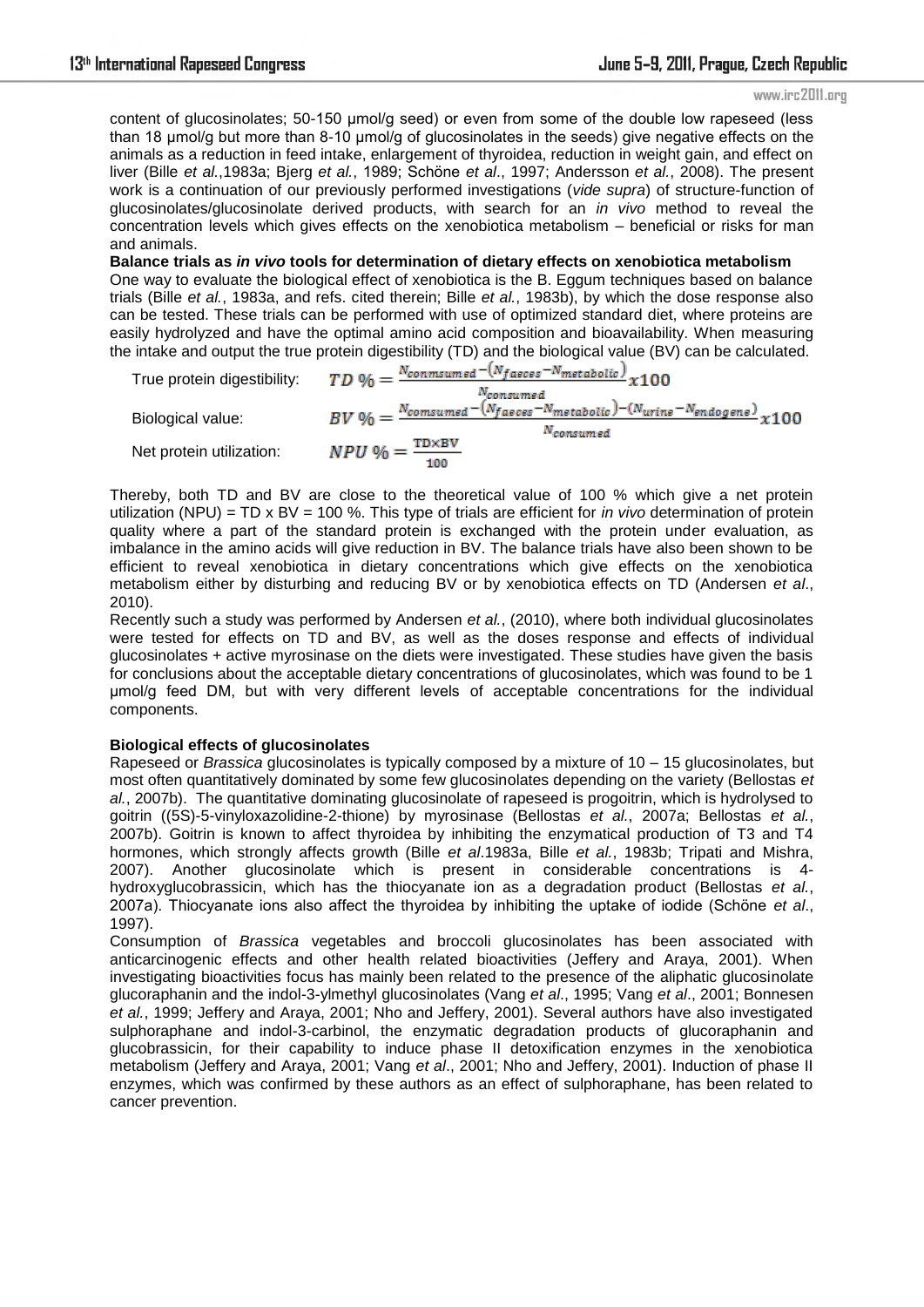## **Conclusion**

www.irc2011.org

To avoid unwanted or toxic concentrations of the xenobiotica in diets, it is recommended to use the mentioned balance trials as *in* vivo test procedure. The balance trials have been found to be of great value in experimental *in vivo* determination of xenobiotica effects of individual intact glucosinolates and their transformation products as basis for determination of acceptable dietary concentrations of the individual compounds.

The biological effects depend on the structure of the actual xenobiotica, and for glucosinolates this can be related to intact glucosinolates, non-enzymatic or enzyme catalyzed reaction products.

#### **Acknowledgement**

Financial support of this work from The Danish Agency for Science, Technology and Innovation to the project BioRef and the project Rapeseed Protein for piglets, as well as financial support from Danish Pig Production, Axelborg, Copenhagen, are gratefully acknowledged.

### **References**

- Andersen K.E., Frandsen H.B., Jensen S.K., Murguerza N.B., Sørensen A.D., Sørensen J.C., Sørensen S., Sørensen H. Glucosinolates in Brassica- health risks but also benefits. In: Bioactive compounds in plants – benefits and risk for man and animals, Ed. Aksel Bernhoft, AIT Otta AS, Oslo, ISBN 978-82-7099-583-7: *The Norwegian Academy of Science and Letters* (2010), 104-124.
- Andersson, H.C., Brimer, L., Cottrill, B., Fink-Gremmels, J., Jaroszewski, J., Sørensen, H. Glucosinolates as undesirable substances in animal feed: Scientific Opinion of the Panel on Contaminants in the Food Chain. *The EFSA Journal* (2008), Vol. 590, 76 p.
- Bellostas, N., Sørensen, A.D., Sørensen, J.C. and Sørensen, H. Genetic variation and metabolism of glucosinolates in cruciferous oilseed crops. In: Rapeseed Breeding: Advances in Botanical Research (Ed. Dr. Surinder Gupta) Academic Press/ Elsevier, San Diego, (2007a), Vol. 54, 369-415.
- Bellostas, N., Kachlicki, P.W., Sørensen, H. and Sørensen, J.C. Glucosinolate profiling of seeds and sprouts of different B. oleracea varieties used for food. *Scientia Horticulturae* (2007b), 114, 234-242.
- Bellostas, N., Petersen, I.L., Sørensen, J.C. and Sørensen, H. A fast and gentle method for the isolation of myrosinase complexes from Brassicaceous seeds. *J. Biochem. Biophys. Methods* (2008a), 70, 918-925.
- Bellostas, N., Sørensen, A.D., Sørensen, J.C. and Sørensen, H. Fe2+- catalysed formation of nitriles and thionamides from intact glucosinolate. *J. Natural Products* (2008b) 71, 76-80.
- Bellostas, N., Sørensen, A.D., Sørensen, J.C., and Sørensen, H. Type and concentration of redox reagents influencing nitrile formation upon myrosinase (Brassica carinata) enzymatic catalyzed hydrolysis of a model glucosibarinnolates. *J. Mol. Catal. B: Enzym.* (2009) 57, 229-236.
- Bille, N., Eggum, B.O., Jacobsen, I., Olsen, O. and Sørensen, H. Antinutritional and toxic effects in rats of individual glucosinolates (+/- myrosinases) added to a standard diet. 1. The effects on protein utilization and organ weights. *Zeitschr. Tierphysiol., Tierernährung u. Futtermittelkd.* (1983a) 49, 195 210.
- Bille, N., Eggum, B.O., Jacobsen, I., Olsen, O. and Sørensen, H. The effects of processing on antinutritional rape constituents and the nutritive value of double low rapeseed meal. *Zeitschr. Tierphysiol., Tierernährung u. Futtermittelkd.* (1983b) 49, 148 163.
- Bjerg, B., Eggum, B.O., Jacobsen, I., Olsen O. and Sørensen, H. Protein quality in relation to antinutritional constituents in faba beans (Vicia faba L.). The effects of vicine, convicine and dopa added to a standard diet and fed to rats. *Zeitschr. Tierphysiol. Tierernährung u. Futtermittelkd.* (1984) 51, 275 285.
- Bjerg, B., Ebmeyer, E., Eggum, B.O., Larsen, T., Röbbelen, G. and Sørensen, H. The nutritive value of ten inbred lines of faba beans (Vicia faba L.) in relation to their content of antinutritional constituents and protein quality. *Plant Breeding* (1988), 101, 277 291.
- Bjerg, B., Eggum, B.O., Jacobsen, I., Otte, J. and Sørensen, H.: Antinutritional and toxic effects in rats of individual glucosinolates (+/- myrosinases) added to a standard diet (2). *Zeitschr. Tierphysiol., Tierernährung u. Futtermittelkd.* (1989) 61, 227 244.
- Bonnesen, C., Stephensen, P.U, Andersen, O., Sørensen, H. and Vang, O. Modulation of cytochrome P-450 and glutathione S-transferase isoform expression in vivo by intact and degraded indolyl glucosinolates. *Nutr. Cancer* (1999) 33(2), 178-187.
- Eggum, B.O., Frøkiær, H., Mortensen, K., Olsen, L.R., Sørensen, H. and Sørensen, S.: Physiological effects caused by isolated pea proteinase inhibitors included at different levels in a standard diet for rats. Improving Production and Utilization of Grain Legumes, 2nd AEP Conference, Copenhagen (1995) III.1.1, 270-271.